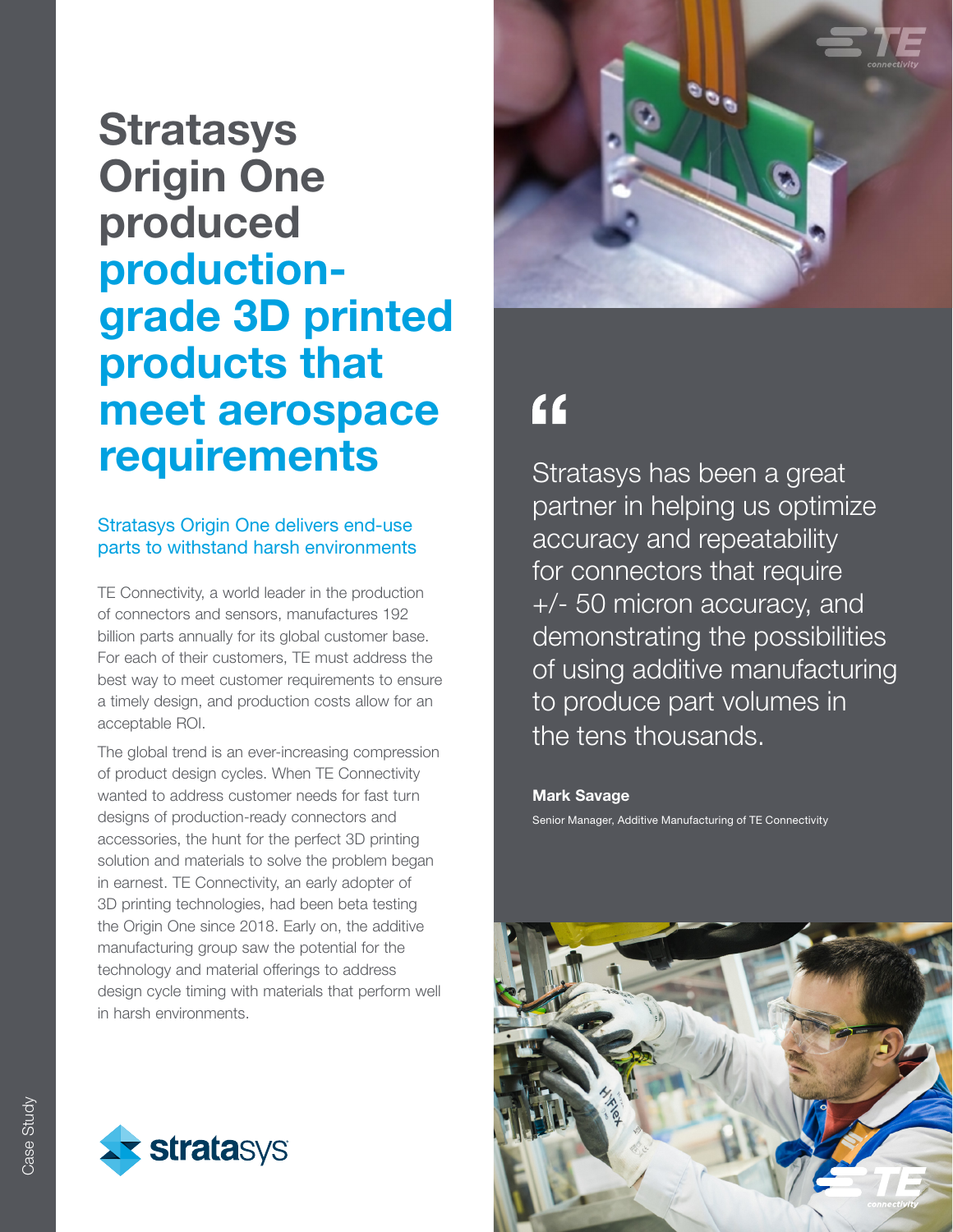

# Flexible production volumes and expanded catalog options with the Origin One 3D printer

#### The problem: one size doesn't fit all

TE Connectivity was approached by an existing aerospace client with a request they didn't want to pass up: connectors and holders for a helicopter. The missing part needed to address the unique cabling in the final product was a never-before designed or produced custom holder. The timeline and requirements for a production-grade holder meant that traditional development timelines and manufacturing methods were inadequate for both TE Connectivity and its customer.

#### Another hurdle: aerospace-grade materials

The other factor, of course, was material choice. Fused filament-based additive technologies could provide the mechanical properties required, such as high heat and flame retardant properties, but would not be able to meet other requirements: namely, +/- 0.002 in. accuracy. These traditional

workhorse technologies wouldn't be the best fit. TE Connectivity needed a 3D printing solution that could process aerospace-grade materials accurately, consistently, and fast. Only the Stratasys Origin One met those requirements.

#### The final test: production validation

As a world leader in the manufacturing of highperformance connectors and accessories, TE Connectivity required precise accuracy and repeatability across systems in a manufacturing line without fail, all while maintaining a build rate exceeding 10 parts per hour to ensure scalable production. The final stage of their relationship with the helicopter manufacturer required that the parts pass industry standard airworthiness and environmental tests to ensure that the part would not fail during a variety of operating conditions.